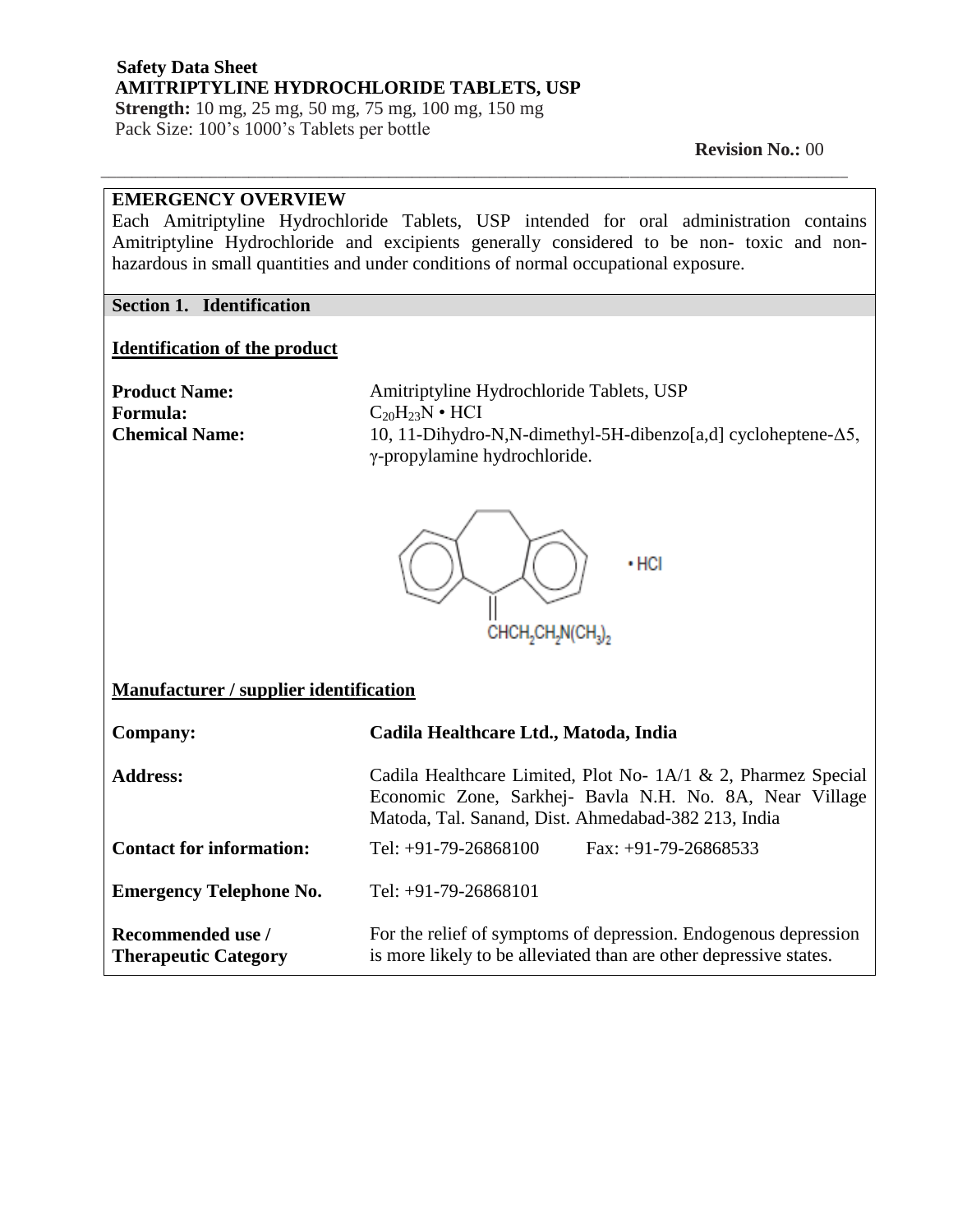**Strength:** 10 mg, 25 mg, 50 mg, 75 mg, 100 mg, 150 mg Pack Size: 100's 1000's Tablets per bottle

| <b>Restriction on Use /</b>         | Amitriptyline hydrochloride is contraindicated in patients who                                                                         |
|-------------------------------------|----------------------------------------------------------------------------------------------------------------------------------------|
| <b>Contraindications:</b>           | have shown prior hypersensitivity to it.                                                                                               |
|                                     | It should not be given concomitantly with monoamine oxidase                                                                            |
|                                     | inhibitors. Hyperpyretic crises, severe convulsions, and deaths                                                                        |
|                                     | have occurred in patients receiving tricyclic antidepressant and                                                                       |
|                                     | monoamine oxidase inhibiting drugs simultaneously. When it is<br>desired to replace a monoamine oxidase inhibitor with                 |
|                                     | amitriptyline hydrochloride, a minimum of 14 days should be                                                                            |
|                                     | allowed to elapse after the former is discontinued. Amitriptyline                                                                      |
|                                     | hydrochloride should then be initiated cautiously with gradual                                                                         |
|                                     | increase in dosage until optimum response is achieved.                                                                                 |
|                                     | Amitriptyline hydrochloride should not be given with cisapride                                                                         |
|                                     | due to the potential for increased QT interval and increased risk                                                                      |
|                                     | for arrhythmia.                                                                                                                        |
|                                     | This drug is not recommended for use during the acute recovery                                                                         |
| Section 2. Hazard(s) Identification | phase following myocardial infarction.                                                                                                 |
| <b>Dose and Administration</b>      | <b>Oral Dosage</b>                                                                                                                     |
|                                     |                                                                                                                                        |
|                                     | Dosage should be initiated at a low level and increased gradually,                                                                     |
|                                     | noting carefully the clinical response and any evidence of                                                                             |
|                                     |                                                                                                                                        |
|                                     | intolerance.                                                                                                                           |
|                                     | <b>Initial Dosage for Adults</b>                                                                                                       |
|                                     |                                                                                                                                        |
|                                     | For outpatients, 75 mg of amitriptyline hydrochloride a day in                                                                         |
|                                     | divided doses is usually satisfactory. If necessary, this may be                                                                       |
|                                     | increased to a total of 150 mg per day. Increases are made<br>preferably in the late afternoon and/or bedtime doses. A sedative        |
|                                     | effect may be apparent before the antidepressant effect is noted,                                                                      |
|                                     | but an adequate therapeutic effect may take as long as 30 days to                                                                      |
|                                     | develop.                                                                                                                               |
|                                     |                                                                                                                                        |
|                                     | An alternate method of initiating therapy in outpatients is to begin<br>with 50 to 100 mg amitriptyline hydrochloride at bedtime. This |
|                                     | may be increased by 25 or 50 mg as necessary in the bedtime dose                                                                       |
|                                     | to a total of 150 mg per day.                                                                                                          |
|                                     |                                                                                                                                        |
|                                     | Hospitalized patients may require 100 mg a day initially. This can                                                                     |
|                                     | be increased gradually to 200 mg a day if necessary. A small<br>number of hospitalized patients may need as much as 300 mg a           |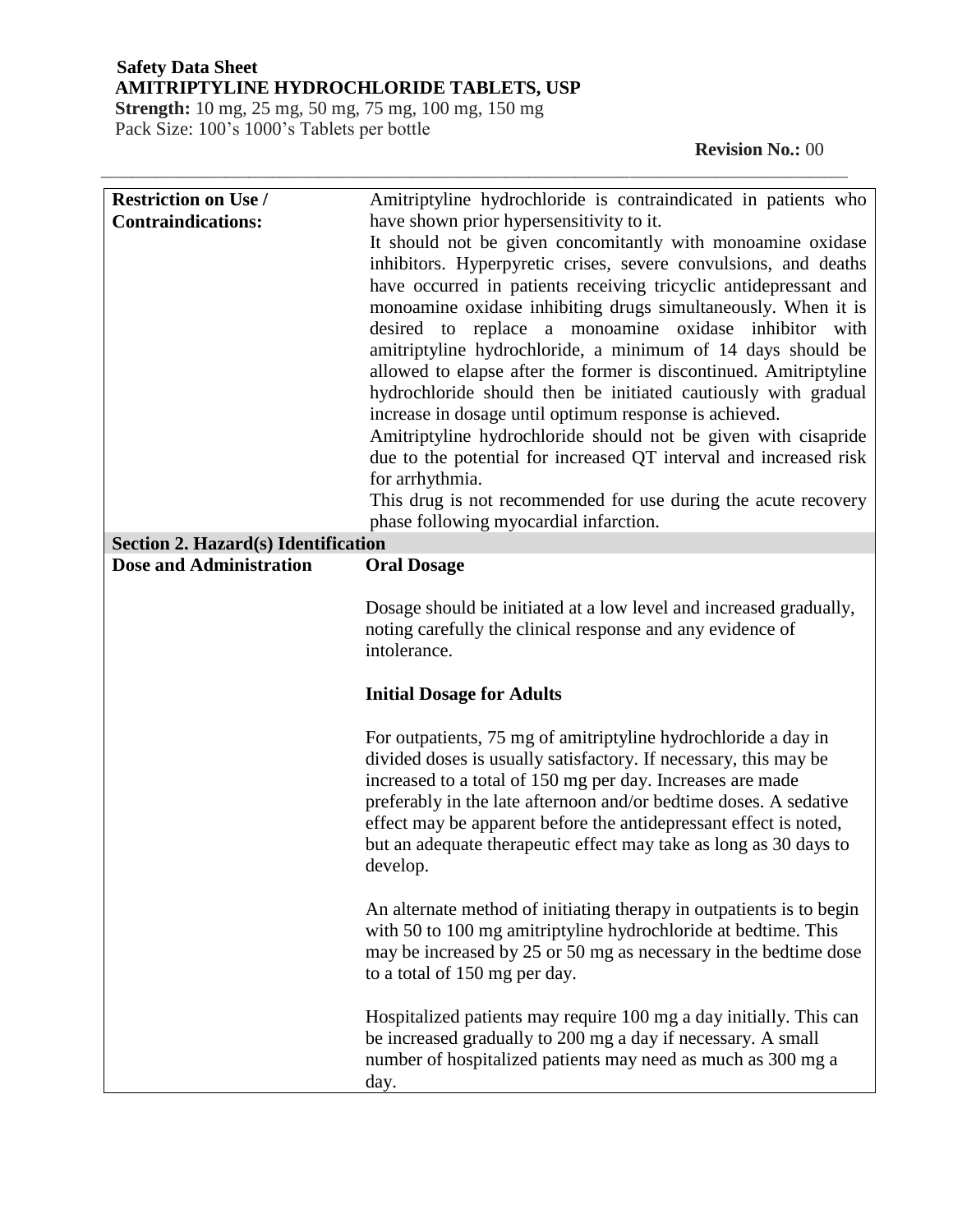**Strength:** 10 mg, 25 mg, 50 mg, 75 mg, 100 mg, 150 mg Pack Size: 100's 1000's Tablets per bottle

|                         | <b>Adolescent and Elderly Patients</b>                                                                                                                                                                                                                                                                                                                                                                                                                                                                         |
|-------------------------|----------------------------------------------------------------------------------------------------------------------------------------------------------------------------------------------------------------------------------------------------------------------------------------------------------------------------------------------------------------------------------------------------------------------------------------------------------------------------------------------------------------|
|                         | In general, lower dosages are recommended for these patients. Ten<br>mg 3 times a day with 20 mg at bedtime may be satisfactory in<br>adolescent and elderly patients who do not tolerate higher dosages.                                                                                                                                                                                                                                                                                                      |
|                         | Maintenance                                                                                                                                                                                                                                                                                                                                                                                                                                                                                                    |
|                         | The usual maintenance dosage of amitriptyline hydrochloride is 50<br>to 100 mg per day. In some patients, 40 mg per day is sufficient.<br>For maintenance therapy, the total daily dosage may be given in a<br>single dose, preferably at bedtime. When satisfactory<br>improvement has been reached, dosage should be reduced to the<br>lowest amount that will maintain relief of symptoms. It is<br>appropriate to continue maintenance therapy 3 months or longer to<br>lessen the possibility of relapse. |
|                         | <b>Usage in Pediatric Patients</b><br>In view of the lack of experience with the use of this drug in<br>pediatric patients, it is not recommended at the present time for<br>patients under 12 years of age.                                                                                                                                                                                                                                                                                                   |
| <b>Adverse Effects</b>  | Within each category the following adverse reactions are listed in<br>order of decreasing severity. Included in the listing are a few<br>adverse reactions which have not been reported with this specific<br>drug. However, pharmacological similarities among the tricyclic<br>antidepressant drugs require that each of the reactions be<br>considered when amitriptyline is administered.<br>Deaths may occur from overdosage with this class of drugs.                                                    |
| <b>Over Dose Effect</b> | Multiple drug ingestion (including alcohol) is common in<br>deliberate tricyclic antidepressant overdose. As the management is<br>complex and changing, it is recommended that the physician<br>contact a poison control center for current information on<br>treatment. Signs and symptoms of toxicity develop rapidly after<br>tricyclic antidepressant overdose, therefore, hospital monitoring is<br>required as soon as possible.                                                                         |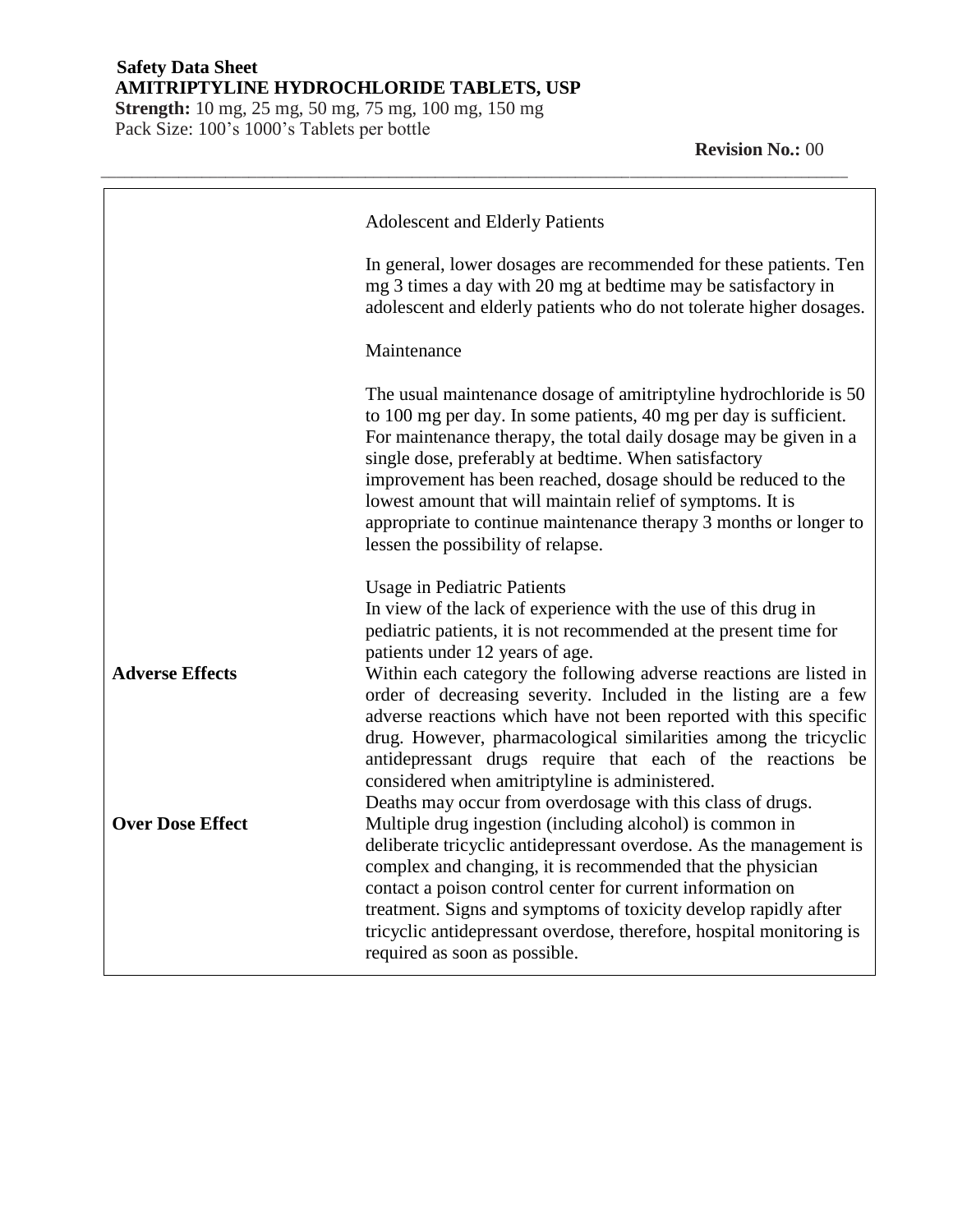**Strength:** 10 mg, 25 mg, 50 mg, 75 mg, 100 mg, 150 mg Pack Size: 100's 1000's Tablets per bottle

# **Revision No.:** 00

| <b>Contraindications</b>  | Amitriptyline hydrochloride is contraindicated in patients who                                                                                                                                                                                                                                                                                                                                                                                                                                                                                                                                                                                                                                                                                                                                                                                                                                                                                                                                                                                                                                                                                                                                                                                                                                                                                                                                                                                                                                                                   |
|---------------------------|----------------------------------------------------------------------------------------------------------------------------------------------------------------------------------------------------------------------------------------------------------------------------------------------------------------------------------------------------------------------------------------------------------------------------------------------------------------------------------------------------------------------------------------------------------------------------------------------------------------------------------------------------------------------------------------------------------------------------------------------------------------------------------------------------------------------------------------------------------------------------------------------------------------------------------------------------------------------------------------------------------------------------------------------------------------------------------------------------------------------------------------------------------------------------------------------------------------------------------------------------------------------------------------------------------------------------------------------------------------------------------------------------------------------------------------------------------------------------------------------------------------------------------|
|                           | have shown prior hypersensitivity to it.                                                                                                                                                                                                                                                                                                                                                                                                                                                                                                                                                                                                                                                                                                                                                                                                                                                                                                                                                                                                                                                                                                                                                                                                                                                                                                                                                                                                                                                                                         |
|                           |                                                                                                                                                                                                                                                                                                                                                                                                                                                                                                                                                                                                                                                                                                                                                                                                                                                                                                                                                                                                                                                                                                                                                                                                                                                                                                                                                                                                                                                                                                                                  |
|                           | It should not be given concomitantly with monoamine oxidase<br>inhibitors. Hyperpyretic crises, severe convulsions, and deaths<br>have occurred in patients receiving tricyclic antidepressant and<br>monoamine oxidase inhibiting drugs simultaneously. When it is<br>desired to replace a monoamine oxidase inhibitor with<br>amitriptyline hydrochloride, a minimum of 14 days should be<br>allowed to elapse after the former is discontinued. Amitriptyline<br>hydrochloride should then be initiated cautiously with gradual<br>increase in dosage until optimum response is achieved.<br>Amitriptyline hydrochloride should not be given with cisapride<br>due to the potential for increased QT interval and increased risk                                                                                                                                                                                                                                                                                                                                                                                                                                                                                                                                                                                                                                                                                                                                                                                              |
|                           | for arrhythmia.<br>This drug is not recommended for use during the acute recovery<br>phase following myocardial infarction.                                                                                                                                                                                                                                                                                                                                                                                                                                                                                                                                                                                                                                                                                                                                                                                                                                                                                                                                                                                                                                                                                                                                                                                                                                                                                                                                                                                                      |
| <b>Pregnancy Comments</b> | Teratogenic effects were not observed in mice, rats, or rabbits<br>when amitriptyline was given orally at doses of 2 to 40 mg/kg/day<br>(up to 13 times the maximum recommended human dose1).<br>Studies in literature have shown amitriptyline to be teratogenic in<br>mice and hamsters when given by various routes of administration<br>at doses of 28 to 100 mg/kg/day (9 to 33 times the maximum<br>recommended human dose), producing multiple malformations.<br>Another study in the rat reported that an oral dose of 25 mg/kg/day<br>(8 times the maximum recommended human dose) produced<br>delays in ossification of fetal vertebral bodies without other signs<br>of embryotoxicity. In rabbits, an oral dose of 60 mg/kg/day (20<br>times the maximum recommended human dose) was reported to<br>cause incomplete ossification of cranial bones.<br>Amitriptyline has been shown to cross the placenta. Although a<br>causal relationship has not been established, there have been a few<br>reports of adverse events, including CNS effects, limb deformities,<br>or developmental delay, in infants whose mothers had taken<br>amitriptyline during pregnancy.<br>There are no adequate and well-controlled studies in pregnant<br>women. Amitriptyline hydrochloride should be used during<br>pregnancy only if the potential benefit to the mother justifies the<br>potential risk to the fetus.<br>1 Based on a maximum recommended amitriptyline dose of 150<br>mg/day or 3 mg/kg/day for a 50 kg patient. |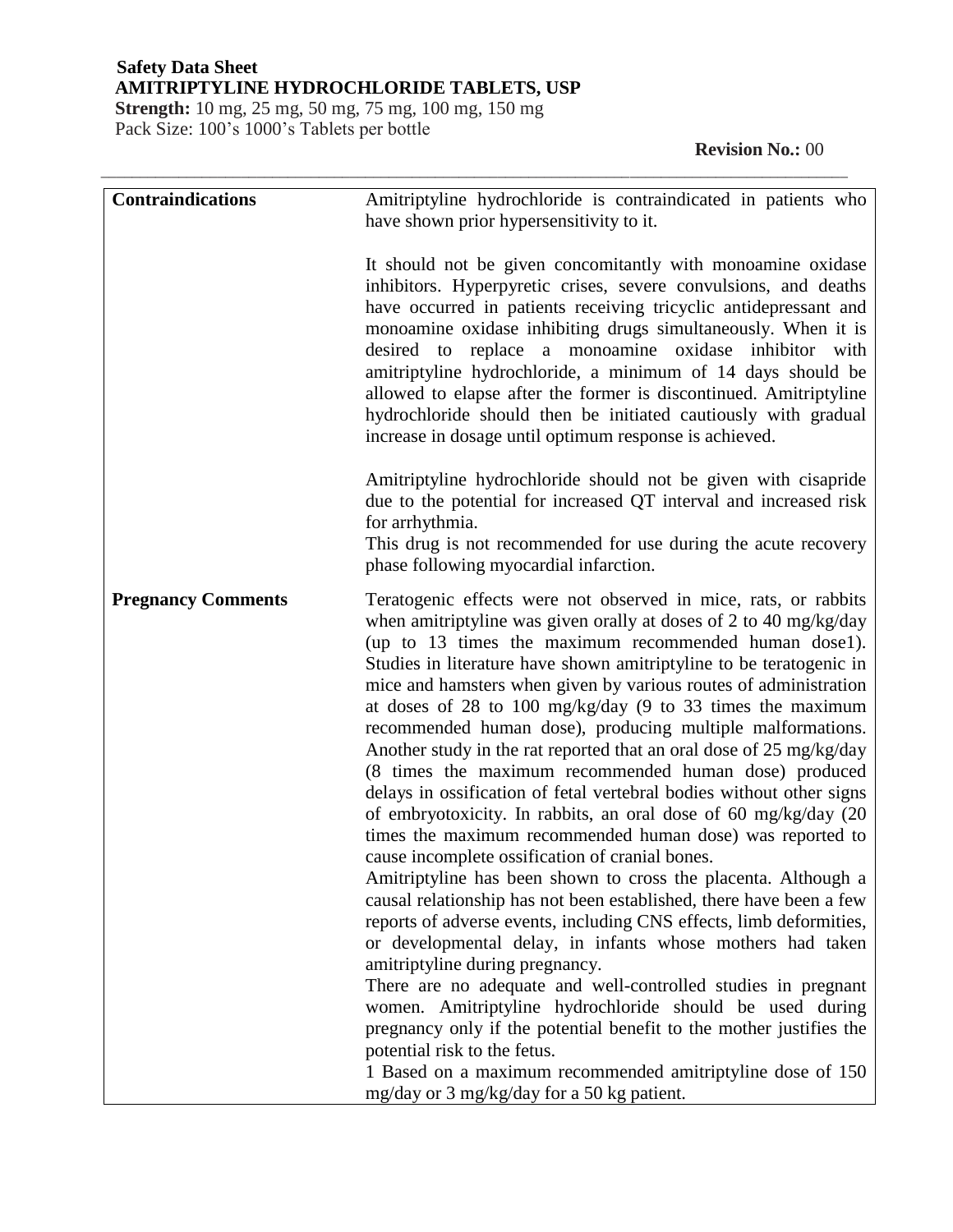**Strength:** 10 mg, 25 mg, 50 mg, 75 mg, 100 mg, 150 mg Pack Size: 100's 1000's Tablets per bottle

 **Revision No.:** 00

|                                                            | <b>Nursing Mothers</b>                                               |                                                                     |  |
|------------------------------------------------------------|----------------------------------------------------------------------|---------------------------------------------------------------------|--|
|                                                            | Amitriptyline is excreted into breast milk. In one report in which a |                                                                     |  |
|                                                            | patient received amitriptyline 100 mg/day while nursing her          |                                                                     |  |
|                                                            | infant, levels of 83 to 141 ng/mL were detected in the mother's      |                                                                     |  |
|                                                            | serum. Levels of 135 to 151 ng/mL were found in the breast milk,     |                                                                     |  |
|                                                            | but no trace of the drug could be detected in the infant's serum.    |                                                                     |  |
|                                                            |                                                                      | Because of the potential for serious adverse reactions in nursing   |  |
|                                                            | infants from amitriptyline, a decision should be made whether to     |                                                                     |  |
|                                                            |                                                                      | discontinue nursing or to discontinue the drug, taking into account |  |
|                                                            | the importance of the drug to the mother.                            |                                                                     |  |
|                                                            | <b>Usage in Pediatric Patients</b>                                   |                                                                     |  |
|                                                            |                                                                      | In view of the lack of experience with the use of this drug in      |  |
|                                                            |                                                                      | pediatric patients, it is not recommended at the present time for   |  |
|                                                            | patients under 12 years of age.                                      |                                                                     |  |
|                                                            |                                                                      |                                                                     |  |
| $\mathbf C$<br><b>Pregnancy Category</b>                   |                                                                      |                                                                     |  |
| <b>Section 3. Composition / information on ingredients</b> |                                                                      |                                                                     |  |
| Component                                                  | <b>Exposure Limit</b>                                                | CAS No.                                                             |  |
| <b>Principle Component:</b>                                |                                                                      |                                                                     |  |
| <b>AMITRIPTYLINE</b>                                       | Not Found                                                            | 549-18-8                                                            |  |
| <b>HYDROCHLORIDE</b>                                       |                                                                      |                                                                     |  |
|                                                            |                                                                      |                                                                     |  |
| <b>Inactive ingredients:</b>                               |                                                                      |                                                                     |  |
| Lactose Monohydrate                                        | Not Found                                                            | 64044-51-5                                                          |  |
| Microcrystalline cellulose 102                             | Not Found                                                            | 9004-34-6                                                           |  |
| PREGELATINIZED STARCH                                      | Not Found                                                            | $9005 - 25 - 8$                                                     |  |
| 1500LM                                                     |                                                                      |                                                                     |  |
| <b>CROSCARMELLOSE SODIUM</b>                               | Not Found                                                            | 74811-65-7                                                          |  |
| Colloidal Silicon dioxide                                  | Not Found                                                            | 7631-86-9                                                           |  |
| <b>Magnesium Stearate</b>                                  | Not Found                                                            | 557-04-0                                                            |  |
| OPADRY GREEN 03F5I0075                                     | Not Found                                                            | 13463-67-7, 4807-96-6                                               |  |
| OPADRY BROWN 03F565160                                     | Not Found                                                            | Not Available                                                       |  |
| OPADRY BLUE 03F505099                                      | Not Found                                                            | 13463-67-7, 4807-96-6                                               |  |
| OPADRY ORANGE 03F530075                                    | Not Found                                                            | 13463-67-7, 14807-96-6                                              |  |
| OPADRY BEIGE 03F570046                                     | Not Found                                                            | 13463-67-7, 14807-96-6                                              |  |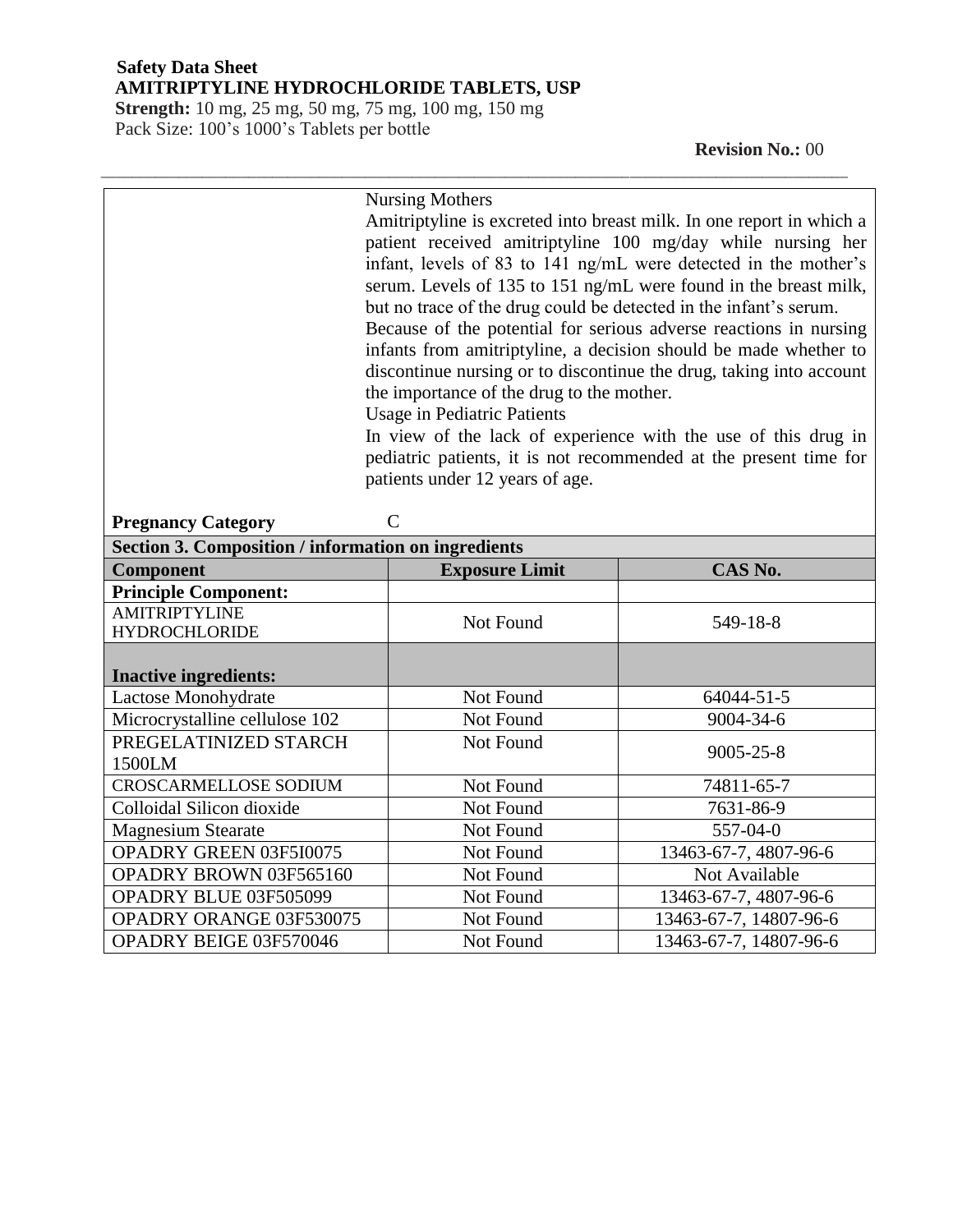**Strength:** 10 mg, 25 mg, 50 mg, 75 mg, 100 mg, 150 mg Pack Size: 100's 1000's Tablets per bottle

**The Company** 

٦

| <b>General</b><br><b>After inhalation:</b><br>$\bullet$<br>Move to fresh air in case of accidental inhalation.<br>assure fresh air breathing.<br><b>After skin contact:</b><br>$\bullet$<br>Rinse skin with water/shower<br>After eye contact:<br>$\bullet$<br>Rinse with water while holding the eyes wide open.<br>Contact lenses should be removed.<br><b>After swallowing:</b><br>$\bullet$<br>Rinse mouth out with water<br><b>Information for doctor:</b><br>$\bullet$<br>Most important symptoms and effects, both acute<br>$\bullet$<br>and delayed- No further relevant information available.<br>Indication of any immediate medical attention and<br>$\bullet$<br>special treatment needed- No further relevant<br>information available.<br>Obtain an ECG and immediately initiate cardiac monitoring.<br>Overdose<br>Protect the patient's airway, establish an intravenous line and<br>Treatment<br>initiate gastric decontamination. A minimum of six hours of<br>observation with cardiac monitoring and observation for signs<br>of CNS or respiratory depression, hypotension, cardiac<br>dysrhythmias and/or conduction blocks, and seizures is<br>necessary. If signs of toxicity occur at any time during the<br>period extended monitoring is required. There are case reports<br>of patients succumbing to fatal dysrhythmias late after<br>overdose; these patients had clinical evidence of significant<br>poisoning prior to death and most received inadequate<br>gastrointestinal decontamination. Monitoring of plasma drug<br>levels should not guide management of the patient.<br><b>Gastrointestinal Decontamination</b><br>All patients suspected of tricyclic antidepressant overdose<br>should receive gastrointestinal decontamination. This should<br>include, large volume gastric lavage followed by activated<br>charcoal. If consciousness is impaired, the airway should be | <b>Section 4. First -aid measures</b> |  |
|------------------------------------------------------------------------------------------------------------------------------------------------------------------------------------------------------------------------------------------------------------------------------------------------------------------------------------------------------------------------------------------------------------------------------------------------------------------------------------------------------------------------------------------------------------------------------------------------------------------------------------------------------------------------------------------------------------------------------------------------------------------------------------------------------------------------------------------------------------------------------------------------------------------------------------------------------------------------------------------------------------------------------------------------------------------------------------------------------------------------------------------------------------------------------------------------------------------------------------------------------------------------------------------------------------------------------------------------------------------------------------------------------------------------------------------------------------------------------------------------------------------------------------------------------------------------------------------------------------------------------------------------------------------------------------------------------------------------------------------------------------------------------------------------------------------------------------------------------------------------------------------------------------------------|---------------------------------------|--|
| secured prior to lavage. EMESIS IS CONTRAINDICATED                                                                                                                                                                                                                                                                                                                                                                                                                                                                                                                                                                                                                                                                                                                                                                                                                                                                                                                                                                                                                                                                                                                                                                                                                                                                                                                                                                                                                                                                                                                                                                                                                                                                                                                                                                                                                                                                     |                                       |  |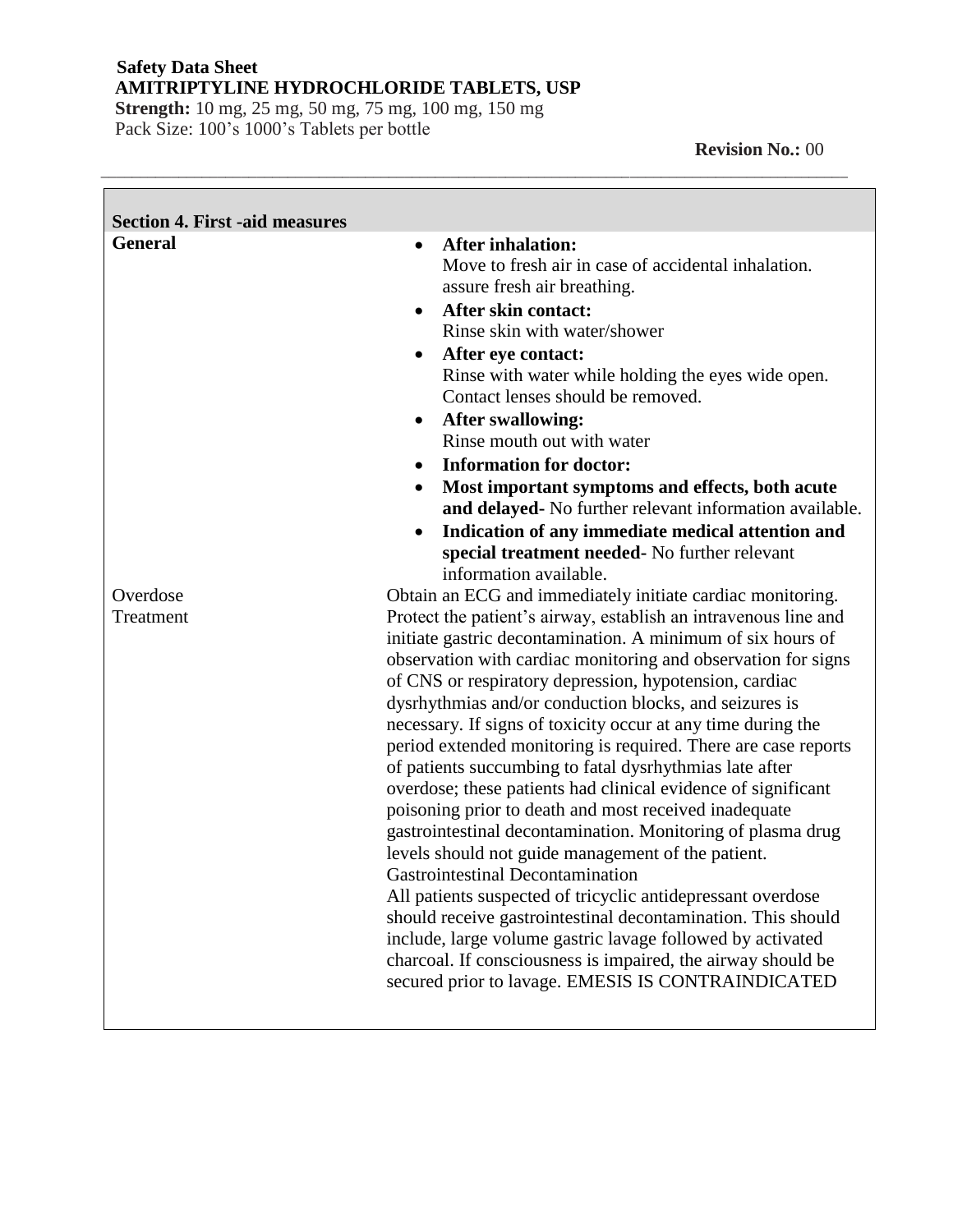**Strength:** 10 mg, 25 mg, 50 mg, 75 mg, 100 mg, 150 mg Pack Size: 100's 1000's Tablets per bottle

 **Revision No.:** 00

| <b>Section 5. Fire - fighting measures</b>                                       |                                                                                                                                                                                                                                                                                                                                                                                                                                                                                                                                                                                               |
|----------------------------------------------------------------------------------|-----------------------------------------------------------------------------------------------------------------------------------------------------------------------------------------------------------------------------------------------------------------------------------------------------------------------------------------------------------------------------------------------------------------------------------------------------------------------------------------------------------------------------------------------------------------------------------------------|
| <b>Specific hazards arising from</b>                                             | <b>Extinguishing media</b><br>· Suitable extinguishing agents: Use extinguishing media<br>appropriate for surrounding fire. Extinguishing blanket. Carbon<br>dioxide. Dry powder<br>Special hazards arising from the substance or mixture<br>Stable under normal conditions.<br>· Advice for firefighters<br>Small amounts: Use normal individual fire protective<br>equipment. Large amounts: Not<br>· Protective equipment:<br>Hand protection : Gloves Skin and<br>body protection : Lab coat<br>Respiratory protection : Quarter mask (DIN EN 140)<br>No additional information available |
| the chemical                                                                     |                                                                                                                                                                                                                                                                                                                                                                                                                                                                                                                                                                                               |
| Special protective equipment<br>and precautions for firefighters                 | Use normal individual fire protective equipment                                                                                                                                                                                                                                                                                                                                                                                                                                                                                                                                               |
| <b>General fire hazards</b>                                                      | No unusual fire or explosion hazards noted                                                                                                                                                                                                                                                                                                                                                                                                                                                                                                                                                    |
| <b>Section 6. Accidental Release Measures</b>                                    |                                                                                                                                                                                                                                                                                                                                                                                                                                                                                                                                                                                               |
| <b>Personal precautions, protective</b><br>equipment and emergency<br>procedures | Avoid raising dust. Wear suitable protective clothing, gloves<br>and eye or face protection.                                                                                                                                                                                                                                                                                                                                                                                                                                                                                                  |
| <b>Environmental precautions:</b>                                                | No additional information available                                                                                                                                                                                                                                                                                                                                                                                                                                                                                                                                                           |
| <b>Methods</b><br>material for<br>and<br>containment and cleaning up:            | Sweep spilled substance into containers; if appropriate, moisten<br>first to prevent dusting. Ensure waste is collected and<br>contained. Clean thoroughly. Poorly soluble in water. Clean<br>with the help of detergents.                                                                                                                                                                                                                                                                                                                                                                    |
| <b>Section 7. Handling and Storage</b>                                           |                                                                                                                                                                                                                                                                                                                                                                                                                                                                                                                                                                                               |
| <b>Storage:</b>                                                                  | Store at 20° to 25°C (68° to 77°F) [See USP Controlled<br>Room Temperature].<br>Dispense in a tight, light-resistant container.                                                                                                                                                                                                                                                                                                                                                                                                                                                               |
|                                                                                  | Precautions for safe handling: Keep it dry & in a cool, well<br>ventilated place away from heat. Store in original container<br>Information about fire - and explosion protection: No<br>special measures required.                                                                                                                                                                                                                                                                                                                                                                           |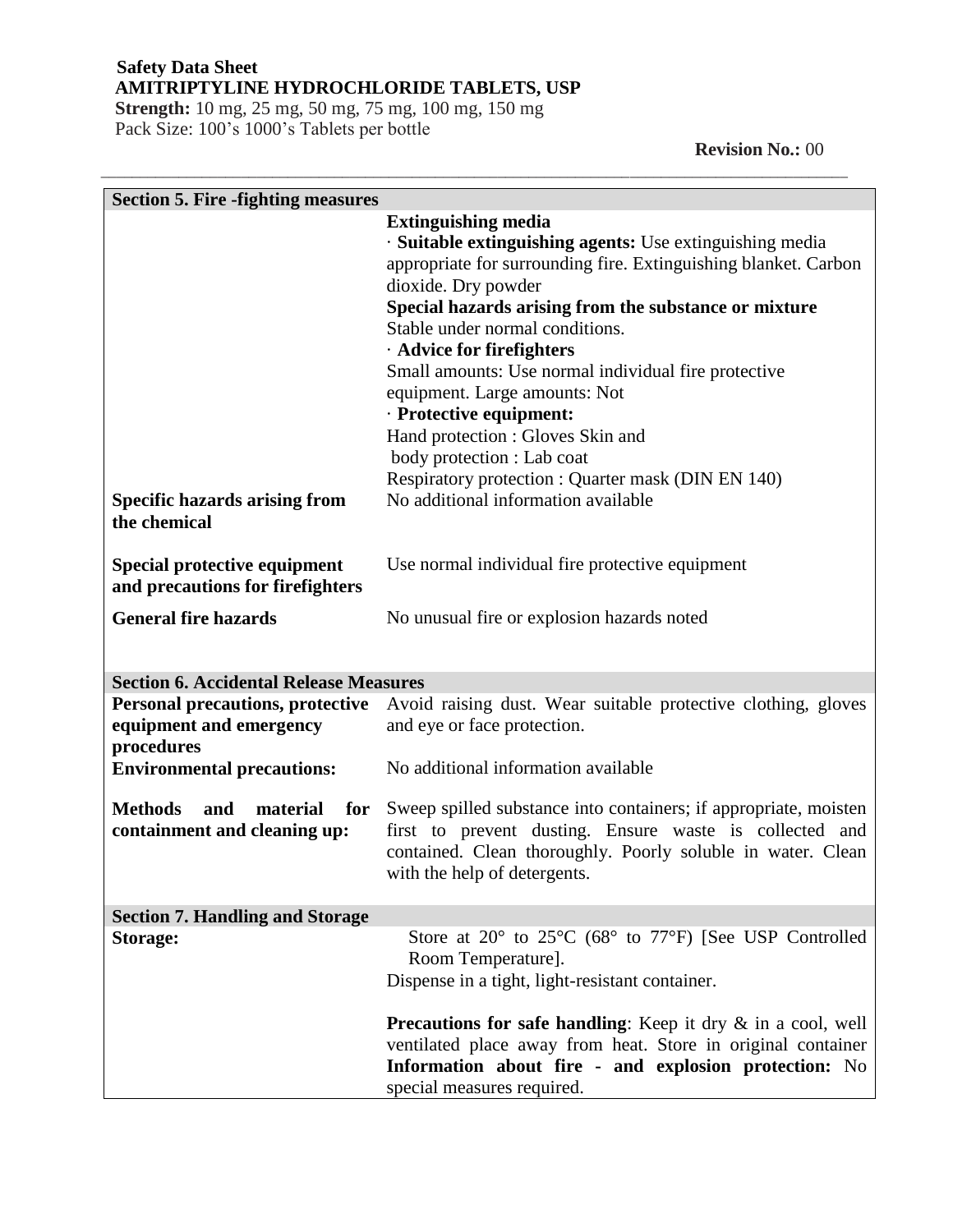**Strength:** 10 mg, 25 mg, 50 mg, 75 mg, 100 mg, 150 mg Pack Size: 100's 1000's Tablets per bottle

## **Revision No.:** 00

| Section 8. Exposure controls / personal protection |                                                                                                                                                                                                                                                                                                                     |
|----------------------------------------------------|---------------------------------------------------------------------------------------------------------------------------------------------------------------------------------------------------------------------------------------------------------------------------------------------------------------------|
| <b>Respiratory</b><br><b>Protection</b>            | Quarter mask (DIN EN 140)                                                                                                                                                                                                                                                                                           |
| <b>Skin protection</b>                             | For prolonged or repeated skin contact use suitable protective<br>gloves.                                                                                                                                                                                                                                           |
| <b>Eye/face protection</b>                         | If contact is likely, safety glasses with side shields are<br>recommended.                                                                                                                                                                                                                                          |
| <b>Protective Clothing</b>                         | Protective clothing is not normally necessary, however it<br>is good practice to use apron.                                                                                                                                                                                                                         |
| <b>Biological limit values</b>                     | No biological exposure limits noted for the ingredient(s).                                                                                                                                                                                                                                                          |
| <b>Exposure guidelines</b>                         | General ventilation normally adequate.                                                                                                                                                                                                                                                                              |
| <b>Thermal hazards</b>                             | Wear appropriate thermal protective clothing, when necessary.                                                                                                                                                                                                                                                       |
| <b>General hygiene considerations</b>              | Keep away from foodstuffs, beverages and feed.<br>Wash hands before breaks and at the end of work.<br>Routinely wash work clothing and protective equipment to<br>remove contaminants. For advice on suitable monitoring<br>methods, seek guidance from a qualified environment, health<br>and safety professional. |
| <b>Engineering controls</b>                        | Engineering controls should be used as the primary means to<br>control exposures. General room ventilation is adequate unless<br>the process generates dust, mist or fumes. Keep airborne<br>contamination levels below the exposure limits listed above in<br>this section.                                        |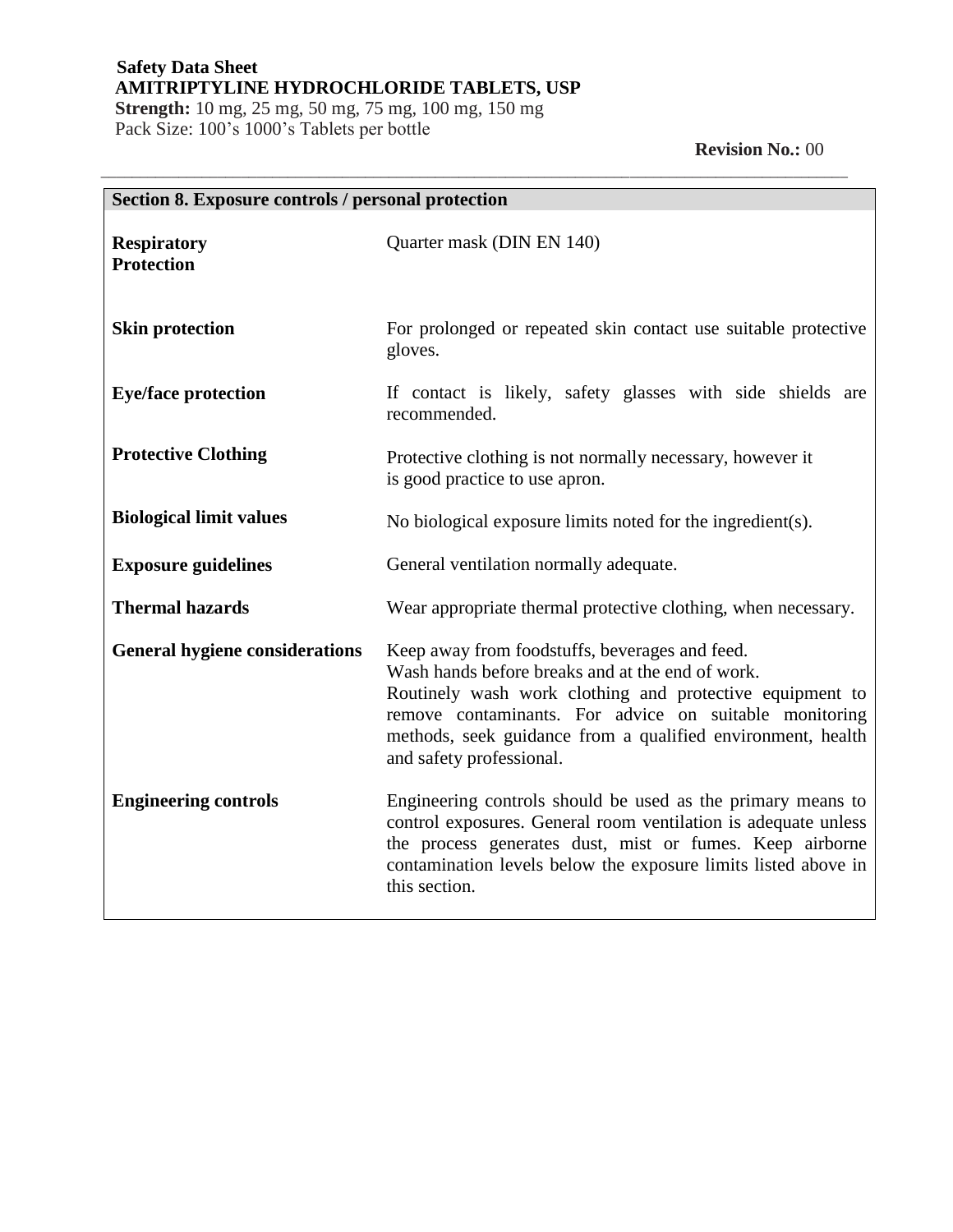**Strength:** 10 mg, 25 mg, 50 mg, 75 mg, 100 mg, 150 mg Pack Size: 100's 1000's Tablets per bottle

 **Revision No.:** 00

| <b>Section 9. Physical and chemical properties</b> |                                                                                           |                               |                                                                                                                                                                                             |
|----------------------------------------------------|-------------------------------------------------------------------------------------------|-------------------------------|---------------------------------------------------------------------------------------------------------------------------------------------------------------------------------------------|
| <b>Appearance</b>                                  | plain on other side.                                                                      |                               | Description of Amitriptyline Hydrochloride Tablets, USP, 10<br>mg is White to off white colored round shaped, biconvex film<br>coated tablets debossed with "ZA" over "l" on one side and   |
|                                                    | other side.                                                                               |                               | Description of Amitriptyline Hydrochloride Tablets, USP ,25<br>mg is Light green colored round shaped, biconvex film coated<br>tablets debossed with "ZA" over "2" on one side and plain on |
|                                                    | other side.                                                                               |                               | Description of Amitriptyline Hydrochloride Tablets, USP ,50<br>mg is Brown colored round shaped, biconvex film coated<br>tablets debossed with "ZA" over "3" on one side and plain on       |
|                                                    | other side.                                                                               |                               | Description of Amitriptyline Hydrochloride Tablets, USP, 75<br>mg is Light blue colored round shaped, biconvex film coated<br>tablets debossed with "12" over "28" on one side and plain on |
|                                                    | other side.                                                                               |                               | Description of Amitriptyline Hydrochloride Tablets, USP,<br>100 mg is Orange colored round shaped, biconvex film coated<br>tablets debossed with "12" over "29" on one side and plain on    |
|                                                    | biconvex film coated tablets debossed with "1230" on one<br>side and plain on other side. |                               | Description of Amitriptyline Hydrochloride Tablets, USP,<br>150 mg is Cream to beige colored modified capsule shaped,                                                                       |
| <b>Solubility</b><br><b>Boiling point</b>          | Not available<br>Not available.                                                           | Odour<br><b>Melting Point</b> | Not available.<br>Not available.                                                                                                                                                            |
| <b>Evaporation rate</b>                            | Not available.                                                                            | <b>Vapour density</b>         | Not available.                                                                                                                                                                              |
| <b>Reactivity in water</b>                         | Not available.                                                                            | Vapour pressure               | Not available.                                                                                                                                                                              |
| % Volatile by volume                               | Not available.                                                                            | <b>Specific gravity</b>       | Not available.                                                                                                                                                                              |
|                                                    |                                                                                           |                               |                                                                                                                                                                                             |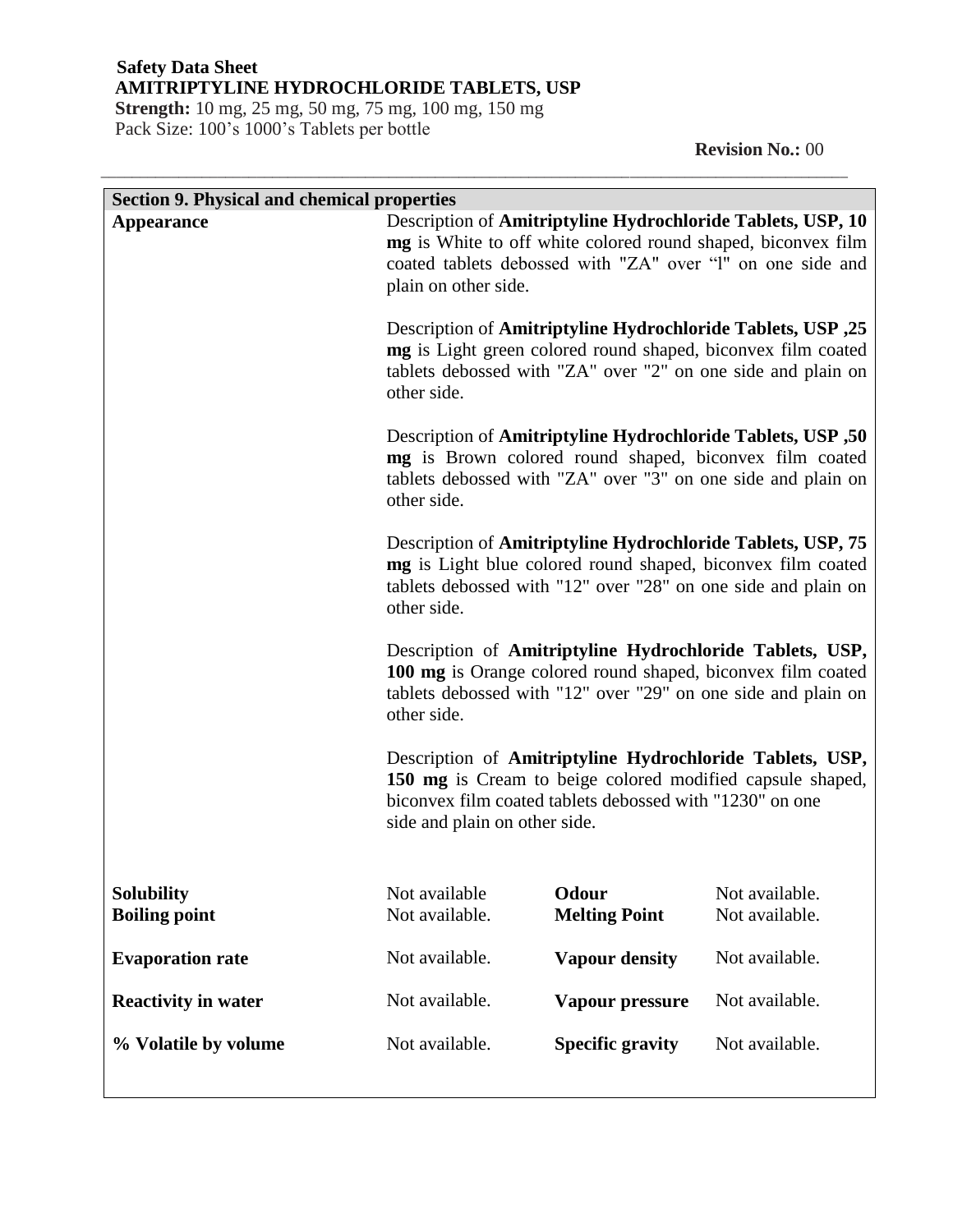**Strength:** 10 mg, 25 mg, 50 mg, 75 mg, 100 mg, 150 mg Pack Size: 100's 1000's Tablets per bottle

 **Revision No.:** 00

| <b>Section 10. Stability and Reactivity</b>                          |                                                                                                                                                                                           |
|----------------------------------------------------------------------|-------------------------------------------------------------------------------------------------------------------------------------------------------------------------------------------|
| <b>Conditions to avoid</b>                                           | Contact with incompatible materials.                                                                                                                                                      |
| <b>Stable</b>                                                        | <b>Reactivity</b><br>The product is stable and non-reactive under normal conditions<br>of use, storage and transport.                                                                     |
| <b>Chemical stability</b>                                            | Material is stable under normal conditions.                                                                                                                                               |
| <b>Hazardous reactions</b>                                           | No dangerous reaction known under conditions of normal use.                                                                                                                               |
| <b>Decomposition products</b>                                        | When heated to decomposition, emits dangerous fumes.                                                                                                                                      |
| <b>Incompatible materials</b>                                        | Strong Oxidizing agent                                                                                                                                                                    |
| <b>Section 11. Toxicological information</b>                         |                                                                                                                                                                                           |
| <b>General</b>                                                       | Handling of formulated product is not expected to cause any<br>toxicological affects. The data pertains to the ingredient in<br>formulations, rather than this specie formulation.        |
| <b>Ingestion</b>                                                     | Health injuries are not known or expected under normal use.<br>Expected to be a low ingestion hazard. However, ingestion is<br>not likely to be a primary route of occupational exposure. |
| <b>Other</b>                                                         | Not Available                                                                                                                                                                             |
| Symptoms related to the                                              | Not available                                                                                                                                                                             |
| physical, chemical and<br><b>Toxicological characteristics</b>       |                                                                                                                                                                                           |
| <b>Information on toxicological effects</b><br><b>Acute toxicity</b> | Not available                                                                                                                                                                             |
| <b>Further information</b>                                           | Not available                                                                                                                                                                             |
| <b>Section 12. Ecological information</b>                            |                                                                                                                                                                                           |
|                                                                      | Poorly soluble in water. No data available on ecotoxicity.                                                                                                                                |
| <b>Section 13. Disposal Consideration</b>                            |                                                                                                                                                                                           |
|                                                                      | Dispose the waste in accordance with all applicable Federal,<br>State and local laws.                                                                                                     |